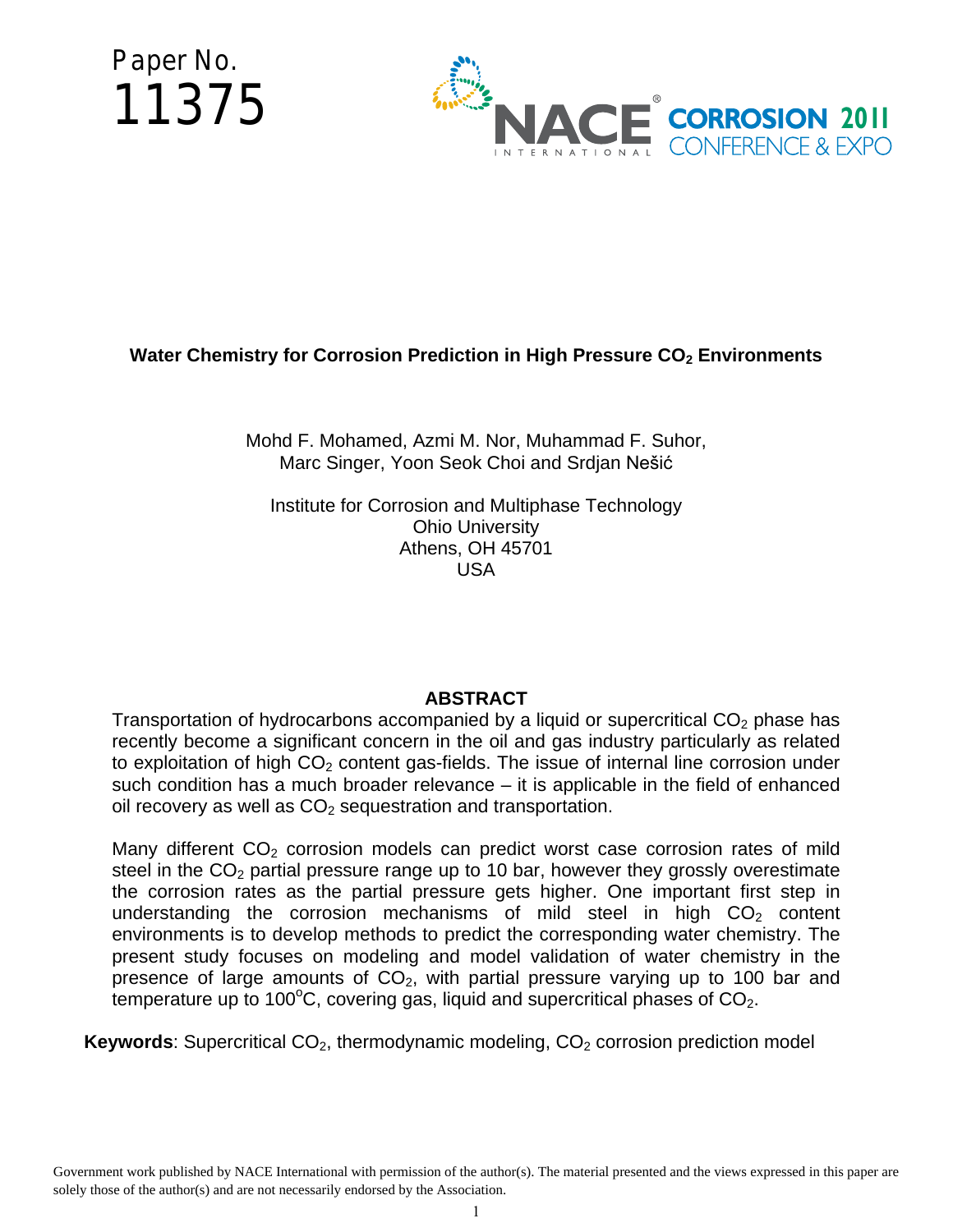## **INTRODUCTION**

Many corrosion prediction models for  $CO<sub>2</sub>$  corrosion have been developed over the last four decades. Most of these models can successfully predict the corrosion rates in environments where partial pressure of  $CO<sub>2</sub>$  is up to 10 bar. However, the ability of these models to predict corrosion rates beyond 10 bar of  $CO<sub>2</sub>$  is brought into question. If we briefly recall that the  $CO<sub>2</sub>$ corrosion prediction modeling began in the 1970's with de Waard and coworkers**1,2** who developed simple equations and the first nomogram which was extensively used in the oil and gas industry, especially for material selection and design. Gray et al. and Nesic et al. presented a more elaborate mechanistic  $CO<sub>2</sub>$  corrosion prediction models and mechanisms of  $CO<sub>2</sub>$  corrosion in their papers from 1989, 1990 and 1996  $3,4,5$ . One of the strengths of a mechanistic modeling approach is its flexibility in extending the validity domain without recursive recalibration of all parameters, i.e., it is easy to add new knowledge or account for the influence of new parameters without a major modification of the existing model structure**<sup>6</sup>** .

The main objective of this work is to develop a water chemistry model valid in high  $CO<sub>2</sub>$  partial pressure environments and to incorporate it into a mechanistic approach to predict corrosion rates of mild steel. More specifically, the work presented below was structured into two main tasks:

- Acquire a good understanding of the homogenous chemical reactions involved in a  $H<sub>2</sub>O-CO<sub>2</sub>$  system and build a thermodynamic model based on the information available in the open literature.
- Develop an experimental set-up that enables the study of water chemistry at high  $CO<sub>2</sub>$ partial pressures and validate the model with the experimental data.

## **THEORETICAL BACKGROUND AND MODELING**

It is assumed that the main homogenous chemical reactions involved in a  $H_2O\text{-}CO_2$  system are basically the same, whatever the partial pressure of  $CO<sub>2</sub>$ . These reactions are listed below:

| $H_2O_{(1)} \longleftrightarrow H^+_{(aq)} + OH^-_{(aq)}$                                                                                            |
|------------------------------------------------------------------------------------------------------------------------------------------------------|
| $\text{CO}_{2\text{(q)}} \leftrightarrow \text{CO}_{2\text{(aq)}}$                                                                                   |
| $CO_{2(aq)} + H_2O_{(1)} \longleftrightarrow H_2CO_{3(aq)}$                                                                                          |
| $H_2CO_{3(aq)} \longleftrightarrow H^+_{(aq)} + HCO_{3(aq)}^-$                                                                                       |
| $HCO^{-}_{3(aq)} \longleftrightarrow H^{+}_{(aq)} + CO^{2-}_{3(aq)}$                                                                                 |
| • Water dissociation<br>• Carbon dioxide dissolution<br>• Carbon dioxide hydration<br>• Carbonic acid dissociation<br>• Bicarbonate ion dissociation |

What differs between low and high pressure is the non-ideality of the solution in the latter case, which needs to be reflected by the choice of equations used to represent the equilibrium constants governing each of these chemical reactions.

In the present work, the equilibrium constants for high pressure  $CO<sub>2</sub>$  above 10 bar were found in the open literature and implemented. Most significant previous experimental and theoretical studies related to water chemistry in high partial pressure  $CO<sub>2</sub>$  environments which were used are Meyssami et al**<sup>7</sup>** , Duan & Li**<sup>8</sup>** and Spycher et. al**<sup>9</sup>** . Most of the constants were taken from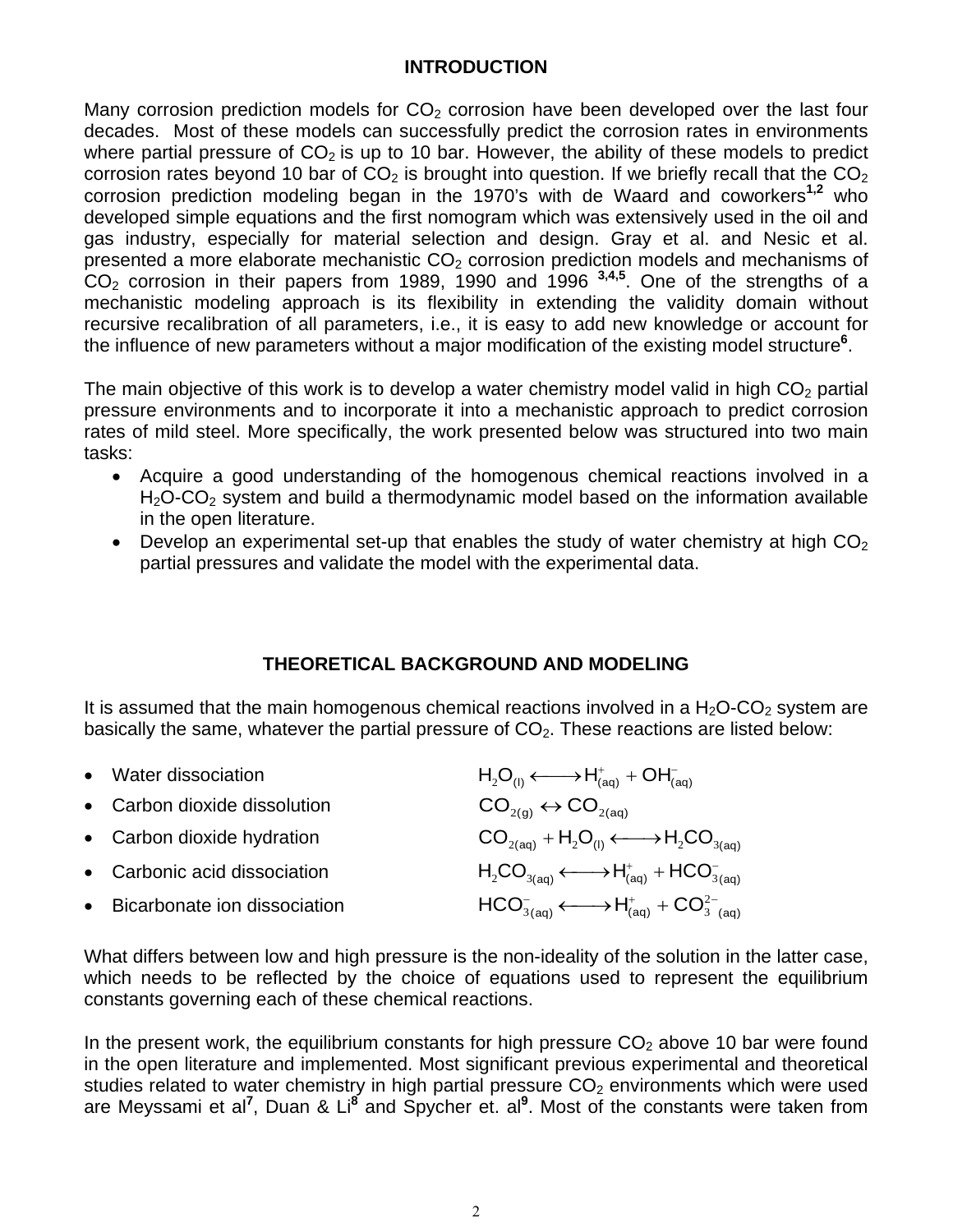Spycher (2003)<sup>9</sup>, Duan & Li (2008)<sup>8</sup> and Palmer & Van Eldik <sup>10</sup>. The constants from Spycher et al. are valid for  $CO_2$ -water system in the temperature range of 12-100°C and pressures up to 600 bar, whereas the constants from Duan & Li 2008 are valid at 1-100 $\rm ^{o}C$  and pressures up to 2000 bar.

When implemented the water chemistry model can provide the concentrations of aqueous species such as: dissolved  $CO_2$ , H<sub>2</sub>CO<sub>3</sub>, H<sup>+</sup>, OH, HCO<sub>3</sub> and  $CO_3^2$ . Once concentrations of these species are known in bulk solution, they are an important input for predictions of the corrosion rate, protective film formation, etc. For example the  $H_2CO_3$  and H<sup>+</sup> species are the main oxidizing agents in corrosion of mild steel in  $H_2O$ - $CO_2$  environments.

In the following text, the various chemical reactions described above are analyzed and their validity extended to high partial pressures of  $CO<sub>2</sub>$ 

#### **Dissolution of Carbon Dioxide**

The dissolution of carbon dioxide in water at high  $CO<sub>2</sub>$  partial pressures of is different from that at low  $CO<sub>2</sub>$  partial pressures due to the non-ideality of the phases. In low pressure  $CO<sub>2</sub>$ systems, the concentration of dissolved  $CO<sub>2</sub>$  is directly proportional to its partial pressure. The solubility constant is calculated using the Henry's law which is as applicable as the concentration of dissolved  $CO<sub>2</sub>$  is relatively small.

$$
CO2(g) \stackrel{\text{Ksol}}{\Leftrightarrow} CO2(aq)
$$
\n
$$
Ksol = \frac{C_{CO2(aq)}}{P_{CO2(g)}}
$$
\n(1)

where  $C_{CO2}$  represents the concentration of  $CO<sub>2</sub>$  dissolved in water, and  $p_{CO2}$  represents the partial pressure of carbon dioxide. The unit for the solubility constant is mol/(liter\*bar).

In high pressure  $CO<sub>2</sub>$  systems, however, the relationship between concentration and pressure is no longer linear and Henry's law cannot be used. Instead, the non-ideality of the gas phase must be taken into account using the following equations**<sup>9</sup>** :

$$
y_{H_2O} = \frac{K_{H_2O}^o(1 - x_{CO_2})}{\phi_{H_2O}P_{Tot}} exp\left(\frac{(P - P^o)\overline{V}_{H_2O}}{RT}\right)
$$
(3)

$$
\chi_{CO_2} = \frac{\phi_{CO_2}(1 - y_{H_2O})P_{Tot}}{55.508K_{CO_2(g)}} exp\left(-\frac{(P - P^{\circ})\overline{V}_{CO_2}}{RT}\right)
$$
(4)

where  $y_{H2O}$  and  $x_{CO2}$  represent the mole fraction of water in the CO<sub>2</sub> phase and the mole fraction of carbon dioxide in water, respectively.

The equations below are used to calculate the fugacity coefficients of  $CO<sub>2</sub>$  ( $_{\phi_{CO}}$ ) and  $H<sub>2</sub>O$  ( $φ<sub>H<sub>2</sub>O</sub>$ ).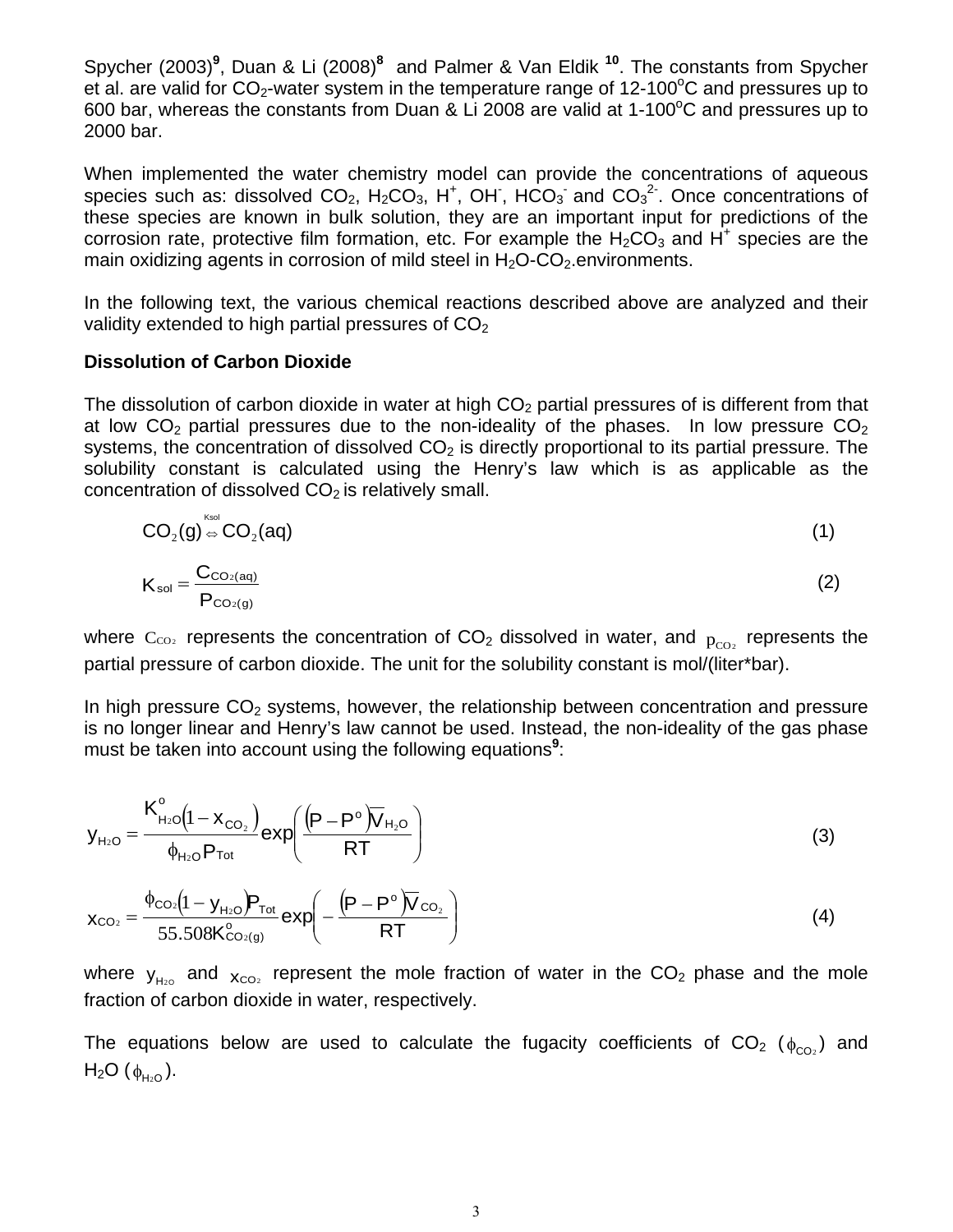$$
ln(\phi_{H_{2}O}) = ln\left(\frac{V}{V - b_{CO_{2}}}\right) + \left(\frac{b_{H_{2}O}}{V - b_{CO_{2}}}\right) - \left(\frac{2\sum_{i=1}^{n} y_{CO_{2}} a_{CO_{2}} - \mu_{2}o}{RT^{1.5} b_{CO_{2}}}\right)ln\left(\frac{V + b_{CO_{2}}}{V}\right) \\
+ \left(\frac{a_{CO_{2}} b_{H_{2}O}}{RT^{1.5} b_{CO_{2}}^{2}}\right)ln\left(\frac{V + b_{CO_{2}}}{V}\right) - \left(\frac{b_{CO_{2}}}{V + b_{CO_{2}}}\right)ln\left(\frac{PV}{RT}\right) \\
ln(\phi_{CO_{2}}) = ln\left(\frac{V}{V - b_{CO_{2}}}\right) + \left(\frac{b_{CO_{2}}}{V - b_{CO_{2}}}\right) - \left(\frac{2\sum_{i=1}^{n} y_{H_{2}O} a_{CO_{2}} - \mu_{2}o}{RT^{1.5} b_{CO_{2}}}\right)ln\left(\frac{V + b_{CO_{2}}}{V}\right) \\
+ \left(\frac{a_{CO_{2}} b_{CO_{2}}}{RT^{1.5} b_{CO_{2}}^{2}}\right)ln\left(\frac{V + b_{CO_{2}}}{V}\right) - \left(\frac{b_{CO_{2}}}{V + b_{CO_{2}}}\right)ln\left(\frac{PV}{RT}\right) \tag{6}
$$

The volumes of compressed carbon dioxide gas  $V_{CO_2}$  and water  $V_{H_2O}$  can be obtained by solving the Redlich-Kwong equation of state. The cubic equation below is then solved using a Newton-Raphson algorithm. The value of  $a_{CO2}$  and  $a_{H2O-CO2}$  are 6x10<sup>7</sup> and 7.89x10<sup>7</sup> accordingly. The value of  $b_{CO2}$  and  $b_{H2O}$  are 27.80 and 18.18. The values are obtained assuming the infinite water dilution in the CO<sub>2</sub>-rich phase<sup>4</sup>.

$$
V^{3} - V^{2} \left(\frac{RT}{P}\right) - V \left(\frac{RTb_{CO_{2}}}{P} - \frac{a_{CO_{2}}}{PT^{0.5}} + b_{CO_{2}}^{2}\right) - \left(\frac{a_{CO_{2}}b_{CO_{2}}}{PT^{0.5}}\right) = 0
$$
 (7)

where, R=83.1447 bar\*cm $^3$ /(mol\*K), V is in cm $^3$ /mol, P is in bar, and T is in K.

Once the cubic expression is solved and the values of compressed gas volume are calculated, the carbon dioxide solubility constant is obtained by evaluating each parameter in equations 1 to 7. The values of the constants listed above are available in the original publications**<sup>9</sup>** .

#### **Carbon Dioxide Hydration**

The equilibrium constant  $K_{hy}$  for the carbon dioxide hydration is obtained from Palmer and Van Eldik<sup>10</sup>. K<sub>hy</sub> does not change significantly within the temperature range of 20 – 100°C<sup>10</sup>. Since it is not pressure-dependent, the equilibrium constant of carbon dioxide hydration of 2.58  $\times$ 10<sup>-3</sup> (which is used in low  $pCO<sub>2</sub>$  environment model) is applicable for high  $CO<sub>2</sub>$  content.

$$
CO_2 + H_2O \Leftrightarrow H_2CO_3 \tag{8}
$$

$$
K_{hy} = C_{H_2CO_3}/C_{H_2O} C_{CO_2}
$$
\n
$$
(9)
$$

#### **Carbonic Acid Dissociation**

The constant  $K_{ca}$  is taken from Duan and Li. The constant is a function of temperature and pressure and can be calculated reliably from  $0^{\circ}$ C to 100 $^{\circ}$ C and within pressure ranges from 1 to 3000 bar**<sup>8</sup>** .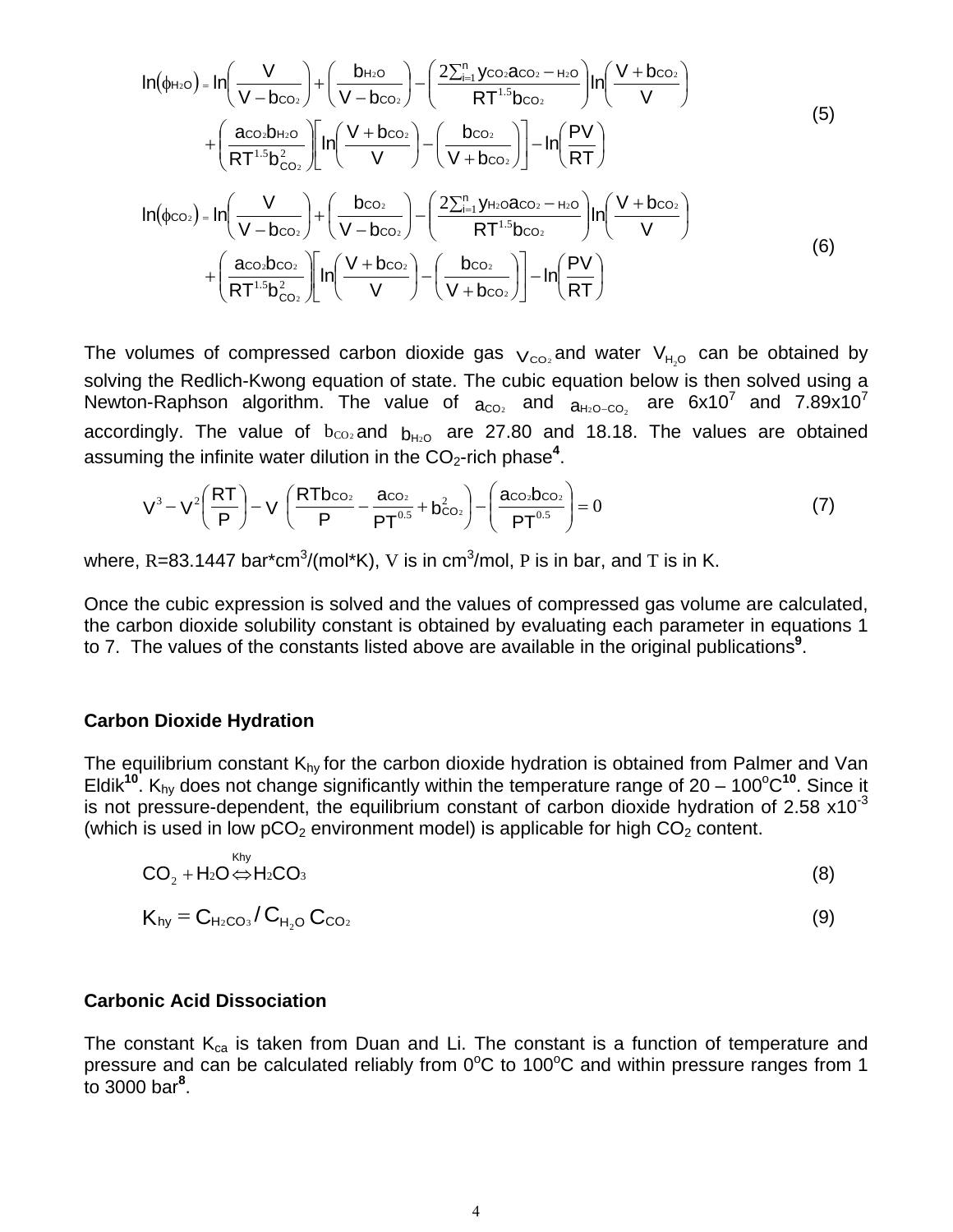$$
H_2CO_3 \stackrel{\text{Kca}}{\Leftrightarrow} HCO_3^- + H^+ \tag{10}
$$

$$
K_{ca} = C_{H^+} C_{HCO_3} / C_{H_2CO_3}
$$
\n(11)

$$
\ln Kca = 233.5159304 - 11974.38348 \cdot T^{-1} - 36.50633536 \ln T \n+ (-45.08004597 \cdot T^{-1} + 2131.318848 \cdot T^{-2} + 6.714256299 \cdot T^{-1} \ln T)(P - P_s) \n+ (0.008393915212 \cdot T^{-1} - 0.4015441404 \cdot T^{-2} - 0.00124018735 \cdot T^{-1})(P - P_s)^2
$$
\n(12)

where,  $P_s$  is saturation pressure of water.

## **Bicarbonate Anion Dissociation**

The  $K_{bi}$  can be calculated at various temperatures and pressures and is valid from  $0^{\circ}C$  to 100°C and from 1 to 3000 bar<sup>8</sup>.

$$
HCO_3^{-} \stackrel{\text{Kbi}}{\Leftrightarrow} H^+ + CO_3^{2-} \tag{13}
$$

$$
K_{bi} = C_{H^*} C_{CO_3^{2-}} / C_{HCO_3^-}
$$
 (14)

$$
\ln K_{bi} = -151.1815202 - 0.088695577T - 1362.259146 \cdot T^{-1} + 27.79798156 \ln T
$$
  
-(29.51448102 \cdot T^{-1} + 1389.015354 \cdot T^{-2} + 4.419625804 \cdot T^{-1} \ln T)(P - P\_s) (15)  
+ (0.003219993525 \cdot T^{-1} - 0.1644471261 \cdot T^{-2} - 0.0004736672395 \cdot T^{-1} \ln T (P - P\_s)^2

#### **Water Dissociation**

 $k$ waan  $k$ 

This equation for the equilibrium constant is taken from Duan and Li **<sup>8</sup> .**

$$
H_2O \stackrel{\text{Nwa}}{\Leftrightarrow} H^+ + OH^-
$$
 (16)

$$
K_{wa} = C_{H^+} C_{OH^-}
$$
 (17)

LogK<sub>wa</sub> = -4.098 - 3245.2 \t\t\t
$$
T^{-1}
$$
 + 2.2362 \t\t\t $\cdot$  10<sup>5</sup> \t\t\t $T^{-2}$  - 3.984 \t\t\t $\cdot$  10<sup>7</sup> \t\t\t $\cdot$   $T^{-3}$  +  
\n(13.957 - 1262.3 \t\t\t $T^{-1}$  + 8.5641 \t\t\t $\cdot$  10<sup>5</sup> \t\t\t $\cdot$   $T^{-2}$ ) log $\rho_{H_2O}$  (18)

Where  $\rho_{H_{2}0}$  is the density of water in g/cm<sup>3</sup> and T is temperature in K.

## **Electroneutrality**

The electroneutrality of the  $H_2O$ – $CO_2$  system can be described with the following equation:

$$
C_{H^{+}} = C_{OH^{-}} + C_{HCO_{3}^{-}} + 2C_{CO_{3}^{2-}} \tag{19}
$$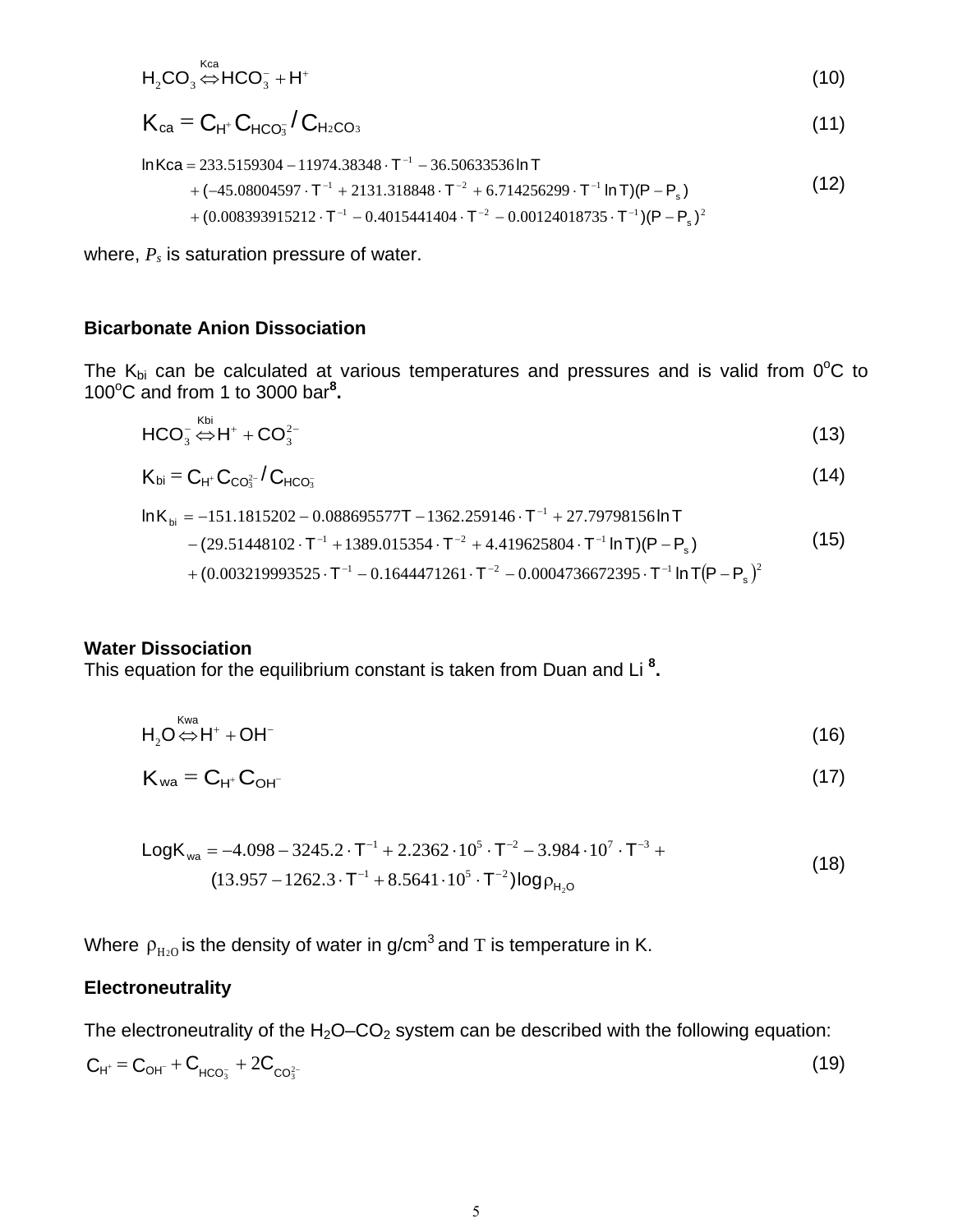## **EXPERIMENTAL METHODOLOGY AND SET-UP**

The present experimental matrix was designed to validate the accuracy of the water chemistry model in a temperature range of up to 100 $\rm^{\circ}C$  and at CO<sub>2</sub> pressures of up to 100 bar.

Three types of experiments were selected for the model validation as follows:

- Solubility of  $CO<sub>2</sub>$  in water.
- Solubility of water in  $CO<sub>2</sub>$ .
- pH of the water.

## **Solubility of CO<sub>2</sub> in Water**

The objective of the experiments was to compare the mole fraction of dissolved  $CO<sub>2</sub>$  in water with predicted data. All of the experiments related to the study of the water chemistry were performed in the 20L autoclave pictured in [Figure 1.](#page-5-0)



Figure 1: 20L high pressure autoclave used in this study

<span id="page-5-0"></span>The 20 liter autoclave was filled with 10 liters of de-ionized water and  $CO<sub>2</sub>$  was added to the required pressure. Care was taken to ensure that the system had reached equilibrium before any measurement was performed. For measurements, 50ml of water was transferred from the high pressure autoclave into the low pressure 500 ml sampling bomb. The sampling bomb was previously purged with  $CO<sub>2</sub>$  and its initial pressure was set at 2 bar. The 50 ml liquid sample taken under pressure from the 20L autoclave was then allowed to de-gas and to reach equilibrium. The sampling bomb was designed so that the consequent rise in pressure (and change in temperature) would be relatively small, keeping the overall pressure under 10 bars.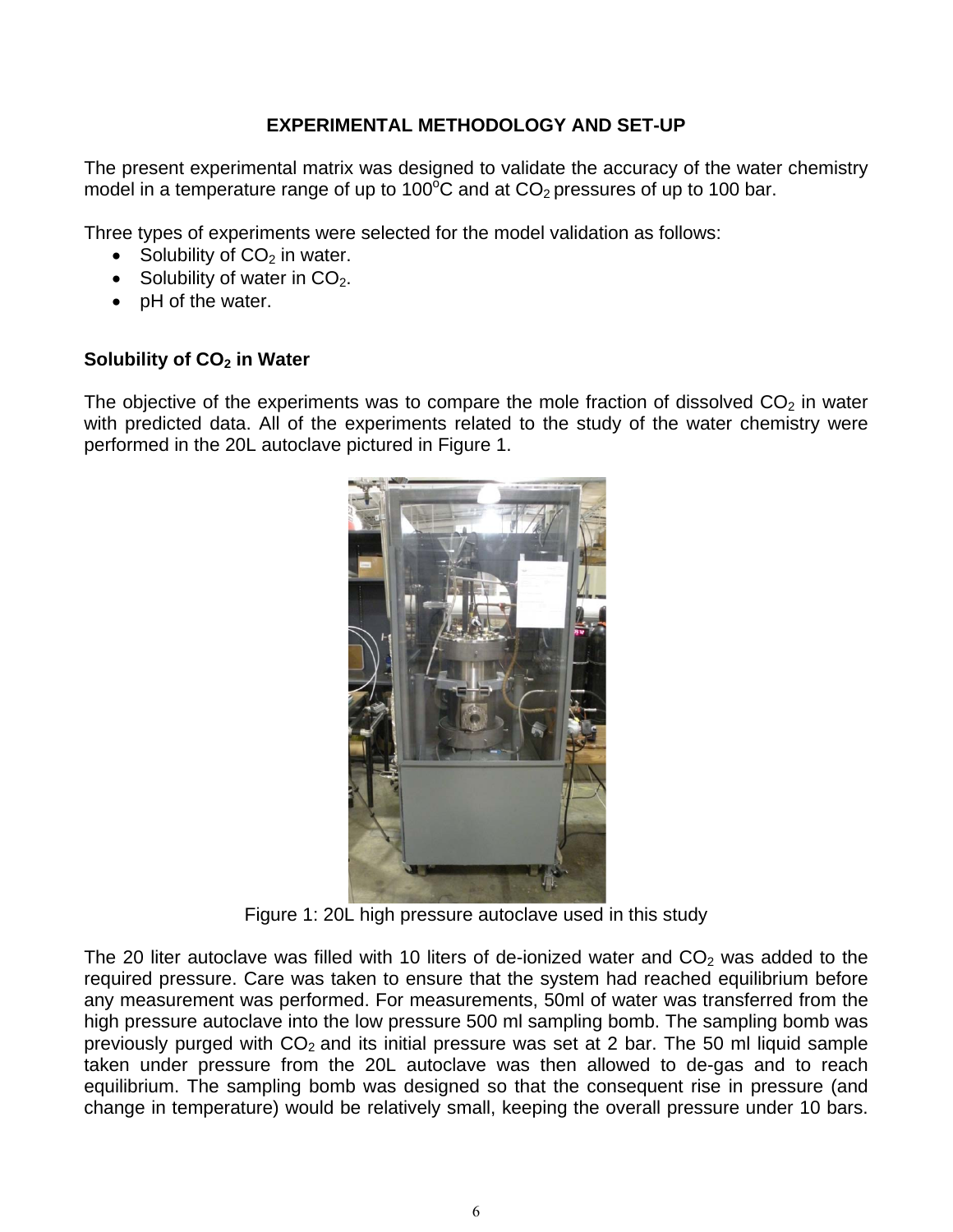In these conditions, Henry's law could be used to calculate the  $CO<sub>2</sub>$  content in the water. The total amount of  $CO<sub>2</sub>$  present in the sampling bomb was then evaluated and this enabled the estimation of the amount of dissolved  $CO<sub>2</sub>$  initially present in the 50 ml liquid sample taken from the autoclave. The key step in this measurement method was to have a very good control of the volume of the liquid sampled. The schematic diagram for solubility  $CO<sub>2</sub>$  in water set-up is shown in [Figure 2.](#page-6-0)



<span id="page-6-0"></span>Figure 2: Schematic diagram for the solubility of water in  $CO<sub>2</sub>$  and  $CO<sub>2</sub>$  in water experimental set-up.

# **Solubility of Water in CO<sub>2</sub> (yH<sub>2</sub>O)**

The objective of this part was to determine the mole fraction of water vapor in the  $CO<sub>2</sub>$  gas phase. The measured data was compared to predicted data that was developed using equations (1) through (7). The 20L autoclave was filled with 4 liters of deionized water and pressurized. Again, special care was taken that the system had reached equilibrium before any measurement was performed. Any condensation of water vapor due to the pressure drop during sampling was prevented by applying a heating tape along the tubing from the autoclave to the measurement setup.

Two independent methods were used to measure the amount of water vapor in the gas phase: an absolute humidity sensor and a desiccant trap. The screening and selection of measurement techniques for determining water content in the gas phase was reviewed by Yarrison et al.**<sup>11</sup>**. [Figure 2](#page-6-0) shows the experimental set-up including the humidity sensor and the desiccant trap.

The idea behind using the humidity sensor method was to bleed and depressurize a small stream of the gas phase (containing water vapor) from the autoclave inside a small vessel equipped with an absolute humidity sensor. The temperature and pressure in the sampling vessel were then recorded. The dew point measurement inside the small vessel was used to back-calculate the molar percentage of water vapor in the gas stream. This method was only valid for temperatures below 60°C, due to the limitations of the sensor.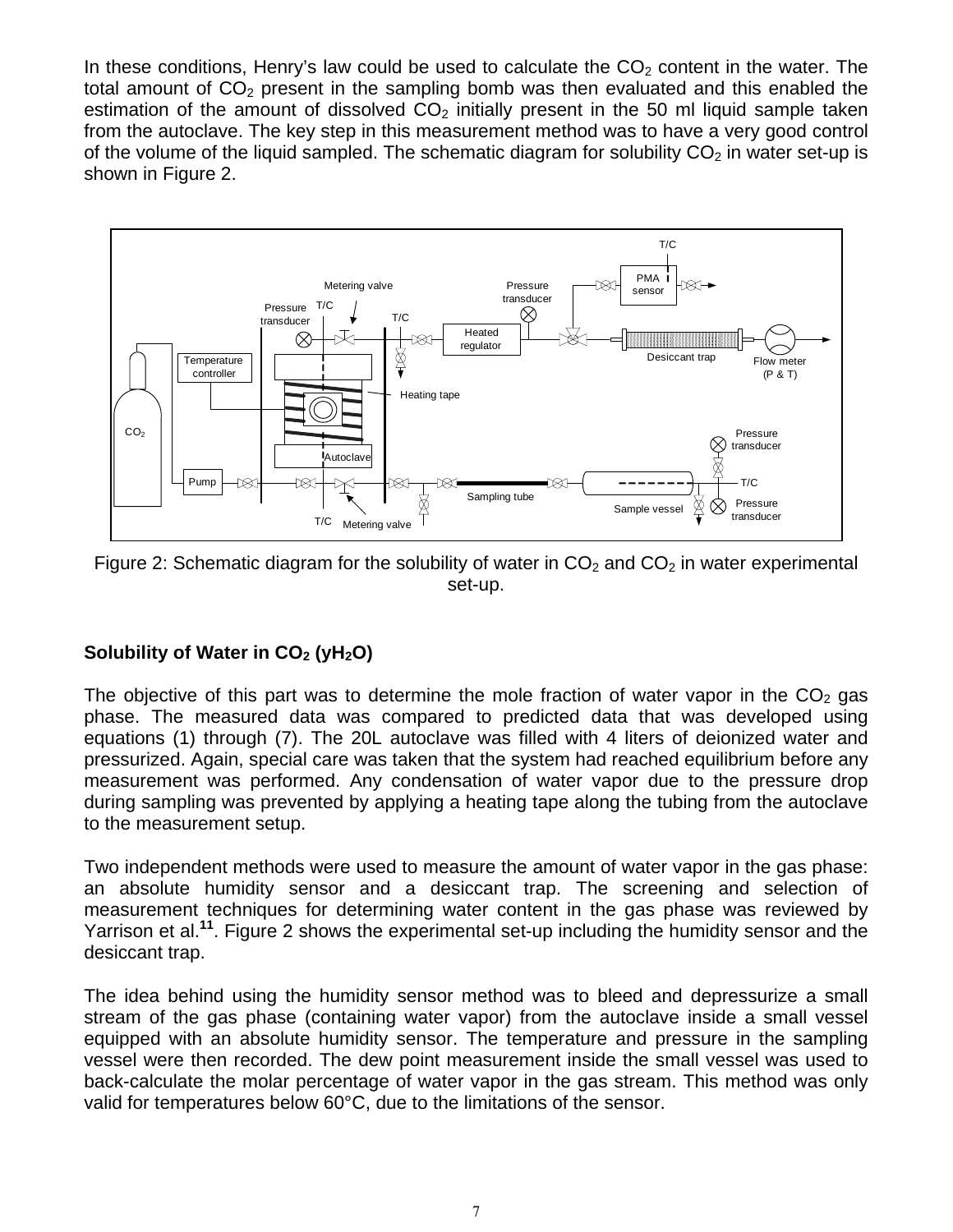The desiccant trap method involved the slow bleeding and depressurizing of a small stream of the gas phase (containing water vapor). This stream was passed through a tube full of desiccant material (CaCl<sub>2</sub> and a molecular sieve), which trapped the water. A mass flow meter located downstream from the tube measured the dry  $CO<sub>2</sub>$  mass flow rate. The molar content of the gas stream was calculated based on the mass change of the desiccant and the totalized  $CO<sub>2</sub>$  mass flow rate.

#### **pH of the System**

pH measurement is a practical and important way to check if the chemistry of the water/ $CO<sub>2</sub>$ solution is modeled properly. A high-pressure glass pH probe and a saturated Ag/AgCl reference electrode were used to measure the concentration of protons (hydronium ions) at three different temperatures and at pressure up to 80 bar, as shown in [Figure 3.](#page-7-0) The pH probe and reference electrode were calibrated at ambient temperature and pressure using buffer solutions at pH 4, 7 and 10. The probe measurement error is  $\pm 0.2$  unit, as indicated by the probe manufacturer. The 20L autoclave was filled with 4 liters of deionized water and  $CO<sub>2</sub>$  was introduced in the vessel and the system was allowed to stabilize until equilibrium was reached. The challenge in such a test was to find a suitable pH probe and a methodology that can be applied in high partial pressure  $CO<sub>2</sub>$  environments. The current pH probe proved relatively reliable but was lacking in accuracy.

<span id="page-7-0"></span>

Figure 3: High pressure glass pH probe and Ag/AgCl reference electrode used to measure proton (hydronium ion) concentration.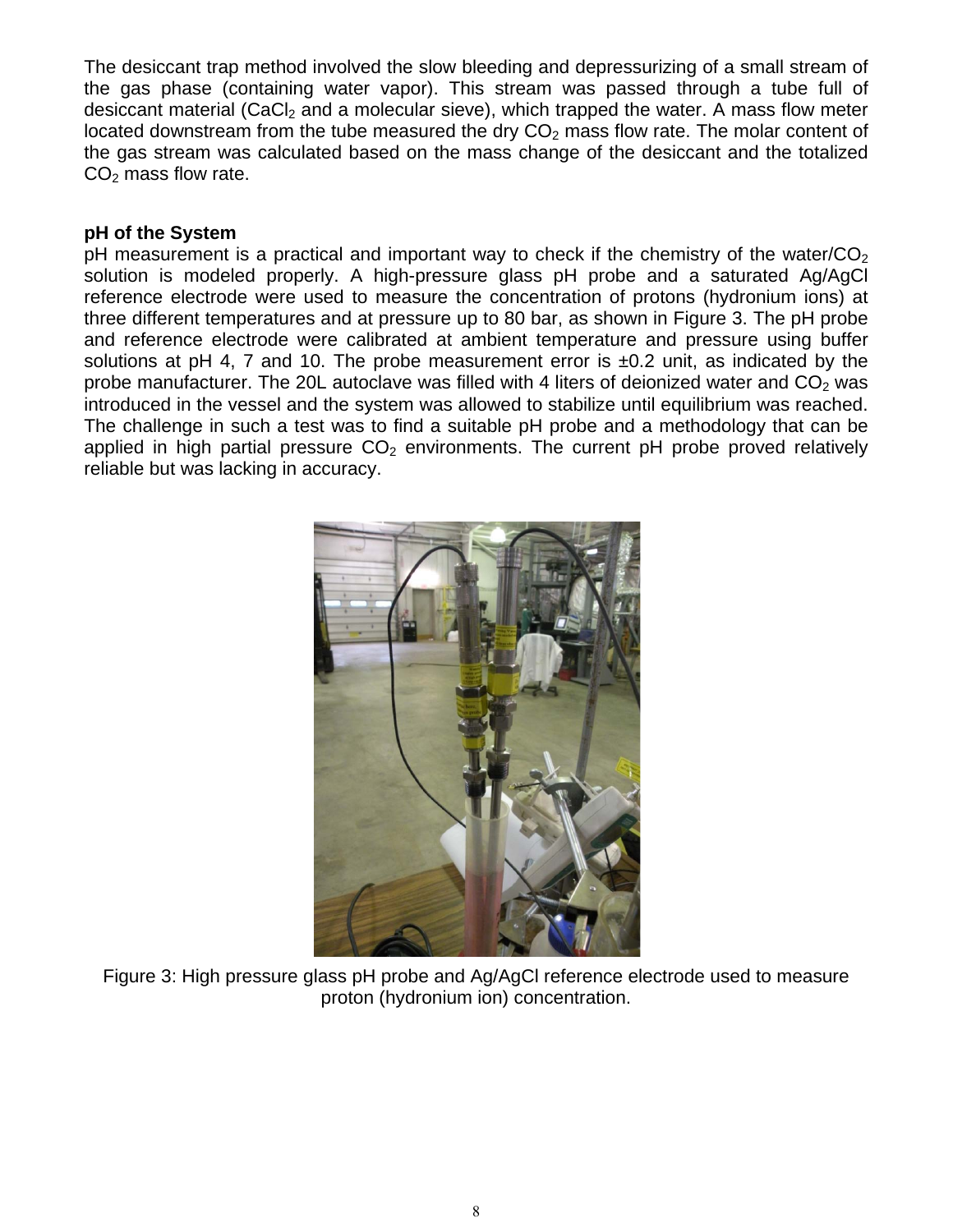#### **RESULTS**

The predicted concentration of CO<sub>2</sub>, H<sub>2</sub>CO<sub>3</sub>, HCO<sub>3</sub><sup>-</sup> and CO<sub>3</sub><sup>2-</sup> over partial pressure of CO<sub>2</sub> up to 80 bar is shown in [Figure 4](#page-8-0) to [Figure 7.](#page-10-0) The concentrations of  $H_2CO_3$  and  $HCO_3$  present the same trend as the solubility of  $CO<sub>2</sub>$  in water, as shown in [Figure 4](#page-8-0) to [Figure 7.](#page-10-0) That is, the concentrations increased with increasing pressure but decreased with increasing temperature. However, the concentration of  $CO<sub>3</sub><sup>2</sup>$  increased with increasing pressure and temperature.



<span id="page-8-0"></span>Figure 4: Calculated  $CO<sub>2</sub>$  content in water over partial pressure of  $CO<sub>2</sub>$ .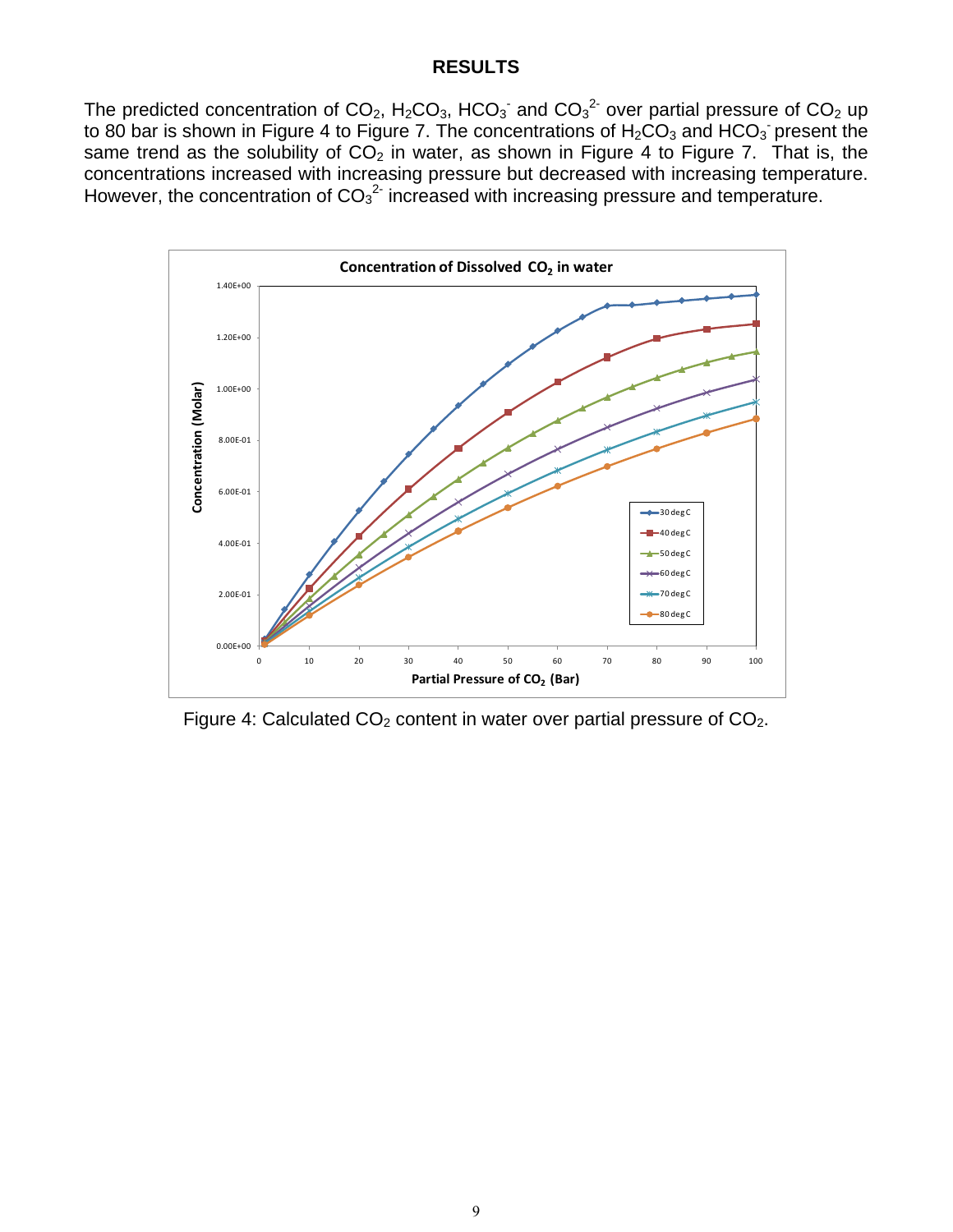

Figure 5: Calculated  $H_2CO_3$  over partial pressure of  $CO_2$ .



Figure 6: Calculated  $HCO<sub>3</sub>$  over partial pressure of  $CO<sub>2</sub>$ .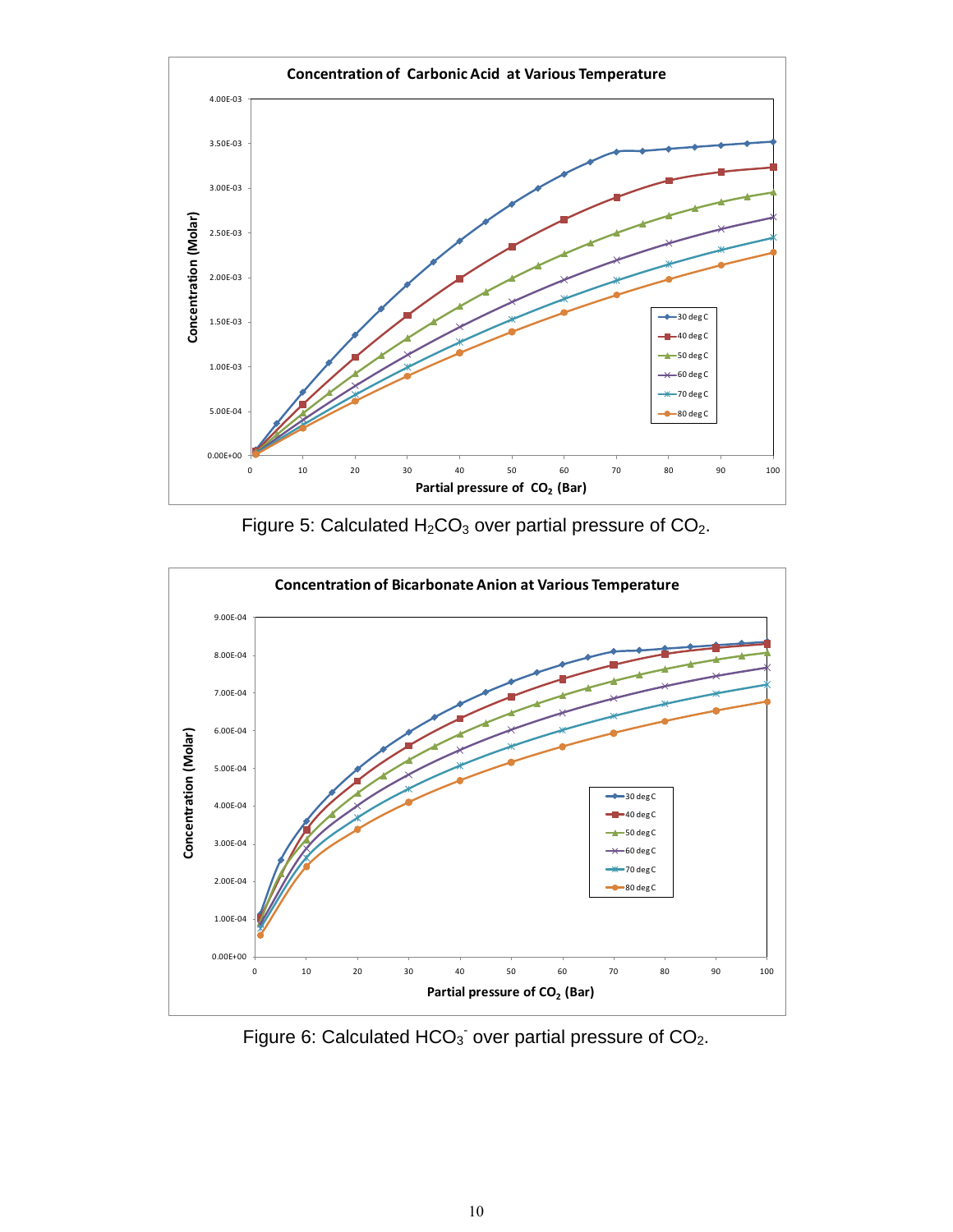

Figure 7: Calculated  $CO_3^2$  over partial pressure of  $CO_2$ .

<span id="page-10-0"></span>[Figure 8](#page-11-0) to [Figure 10](#page-12-0) show the experimental data for the solubility of  $CO<sub>2</sub>$  in water with mole fraction ( $x_{CO2}$ ) as a function of  $CO<sub>2</sub>$  partial pressure (pressure from 0 to 100 bar at temperatures of 25, 40, and  $60^{\circ}$  C, respectively). The results suggest that, at the three temperatures, the amount of dissolved  $CO<sub>2</sub>$  increased as the  $CO<sub>2</sub>$  partial pressure increased. However, the increase in temperature led to a decrease in  $x_{CO2}$ . It must be noted that as temperature increases, the solubility of  $CO<sub>2</sub>$  in water deviates further from Henry's Law; that is, the domain of validity of Henry's Law is at best 20 bars at  $25^{\circ}$  C, and only 8 bars at 60 $^{\circ}$  C. [Figure 11](#page-12-1) shows the predicted mole fraction of  $CO<sub>2</sub>$  in H<sub>2</sub>O over partial pressure of  $CO<sub>2</sub>$  up to 100 bar. The solubility of water in  $CO<sub>2</sub>$  increased with increasing partial pressure of  $CO<sub>2</sub>$  and temperature.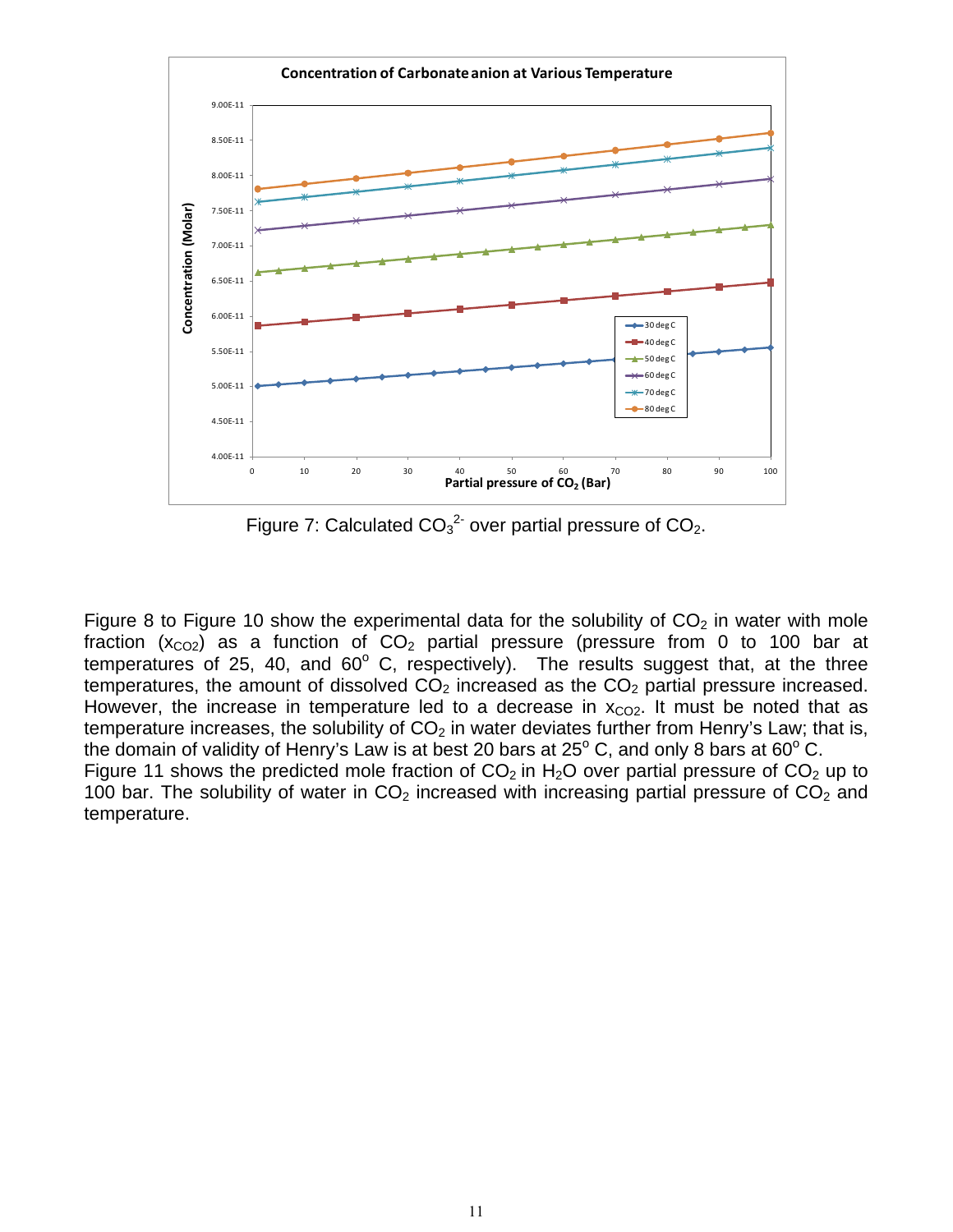

<span id="page-11-0"></span>Figure 8: Comparison between experimental results and modeling for the solubility of  $CO<sub>2</sub>$  in water at 25°C



Figure 9: Comparison between experimental results and modeling for the solubility of  $CO<sub>2</sub>$  in water at 40°C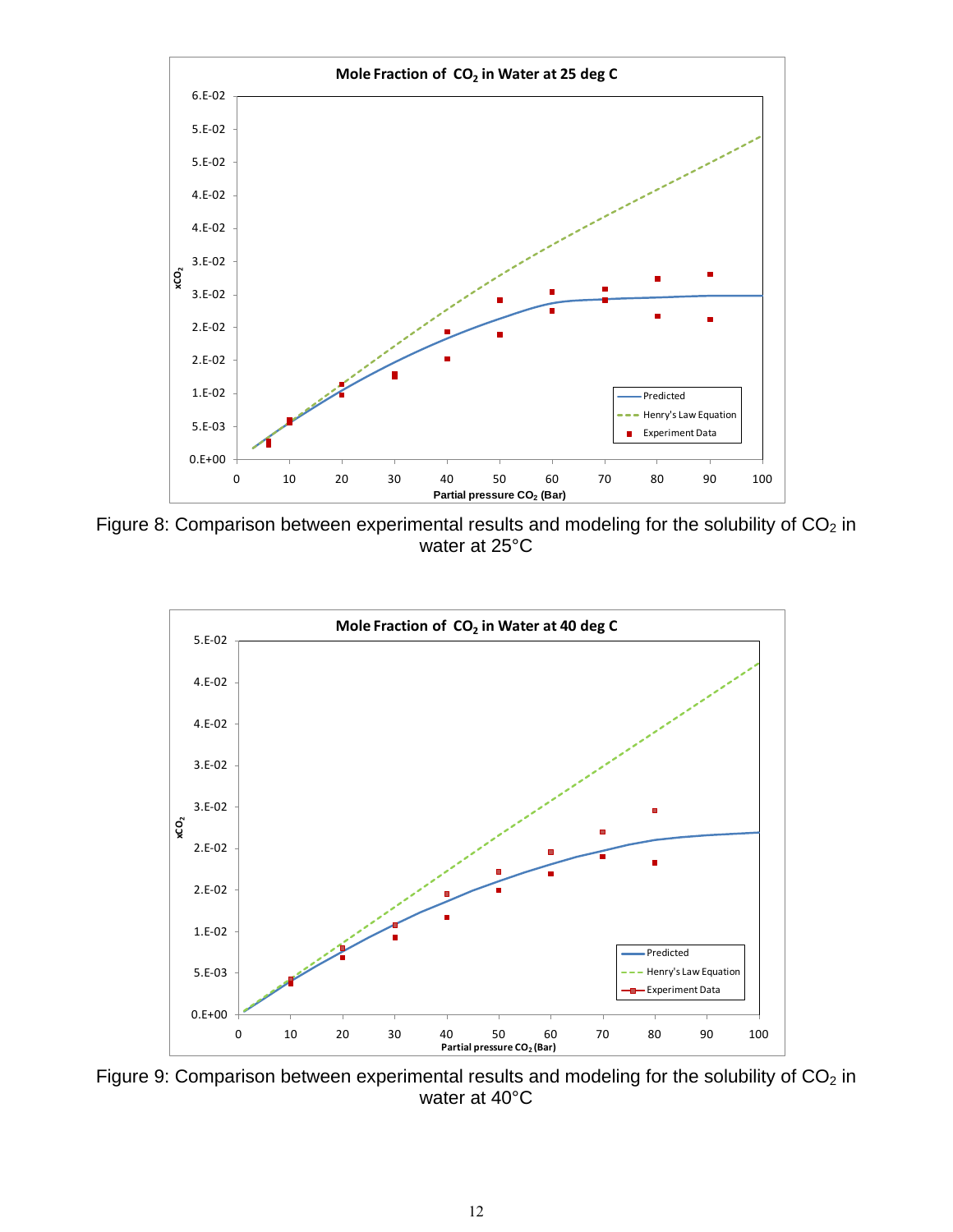

<span id="page-12-0"></span>Figure 10: Comparison between experimental results and modeling for the solubility of  $CO<sub>2</sub>$  in water at 60°C



<span id="page-12-1"></span>Figure 11: Calculated water content in  $CO<sub>2</sub>$  (gas phases).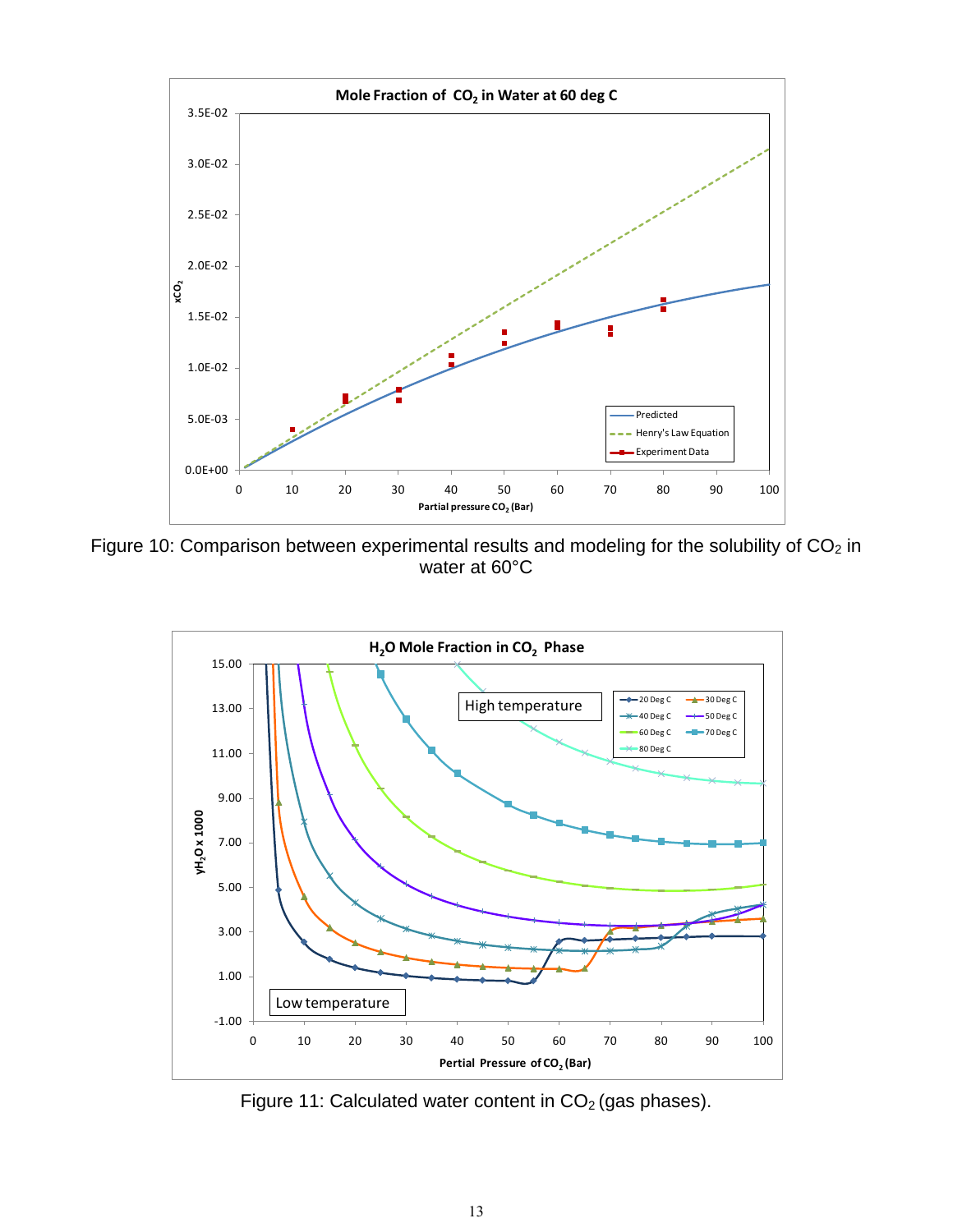[Figure 12](#page-13-0) to [Figure 14](#page-14-0) show the solubility of water in  $CO<sub>2</sub>$  in mole fraction (yH<sub>2</sub>O) as a function of  $CO<sub>2</sub>$  partial pressure (pressure from 0 to 100 bar and temperature of 25, 40, and 60 $^{\circ}$  C, respectively). Two types of measurement -- humidity sensor and desiccant traps -- were applied at temperatures of  $25^{\circ}$ C and  $40^{\circ}$ C; only the desiccant trap method was applied at  $60^{\circ}$ C. The figures suggest that at the three temperatures, the amount of water soluble in liquid/supercritical  $CO<sub>2</sub>$  phase increases as the  $CO<sub>2</sub>$  partial pressure increases. The figures also show that the solubility of water in  $CO<sub>2</sub>$  phase increases as the temperature increases.



<span id="page-13-0"></span>Figure 12: Comparison between experimental results and modeling for the solubility of water in  $CO<sub>2</sub>$  at 25 $°C$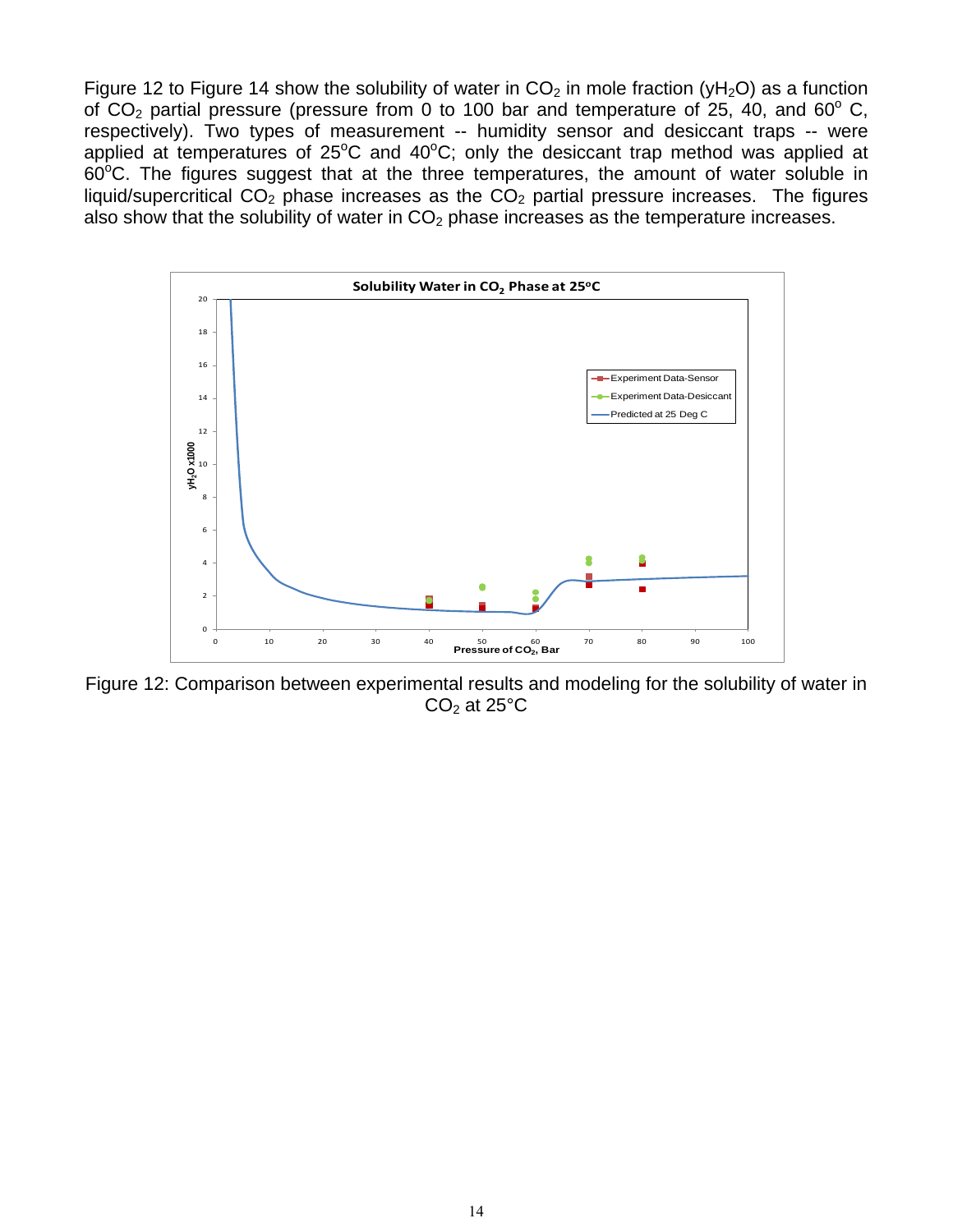

Figure 13: Comparison between experimental results and modeling for the solubility of water in  $CO<sub>2</sub>$  at 40 $°C$ 



<span id="page-14-0"></span>Figure 14: Comparison between experimental results and modeling for the solubility of water in  $CO<sub>2</sub>$  at 60 $°C$ 

[Figure 15](#page-15-0) to [Figure 17](#page-16-0) show the pH measurement test as a function of  $CO<sub>2</sub>$  partial pressure of 1 to 100 bar at  $25^{\circ}$ C, 40 $^{\circ}$ C and 60 $^{\circ}$ C, respectively. The results show that pH decreased with increasing partial pressure of  $CO<sub>2</sub>$  because the amount of dissolved  $CO<sub>2</sub>$  in water increases as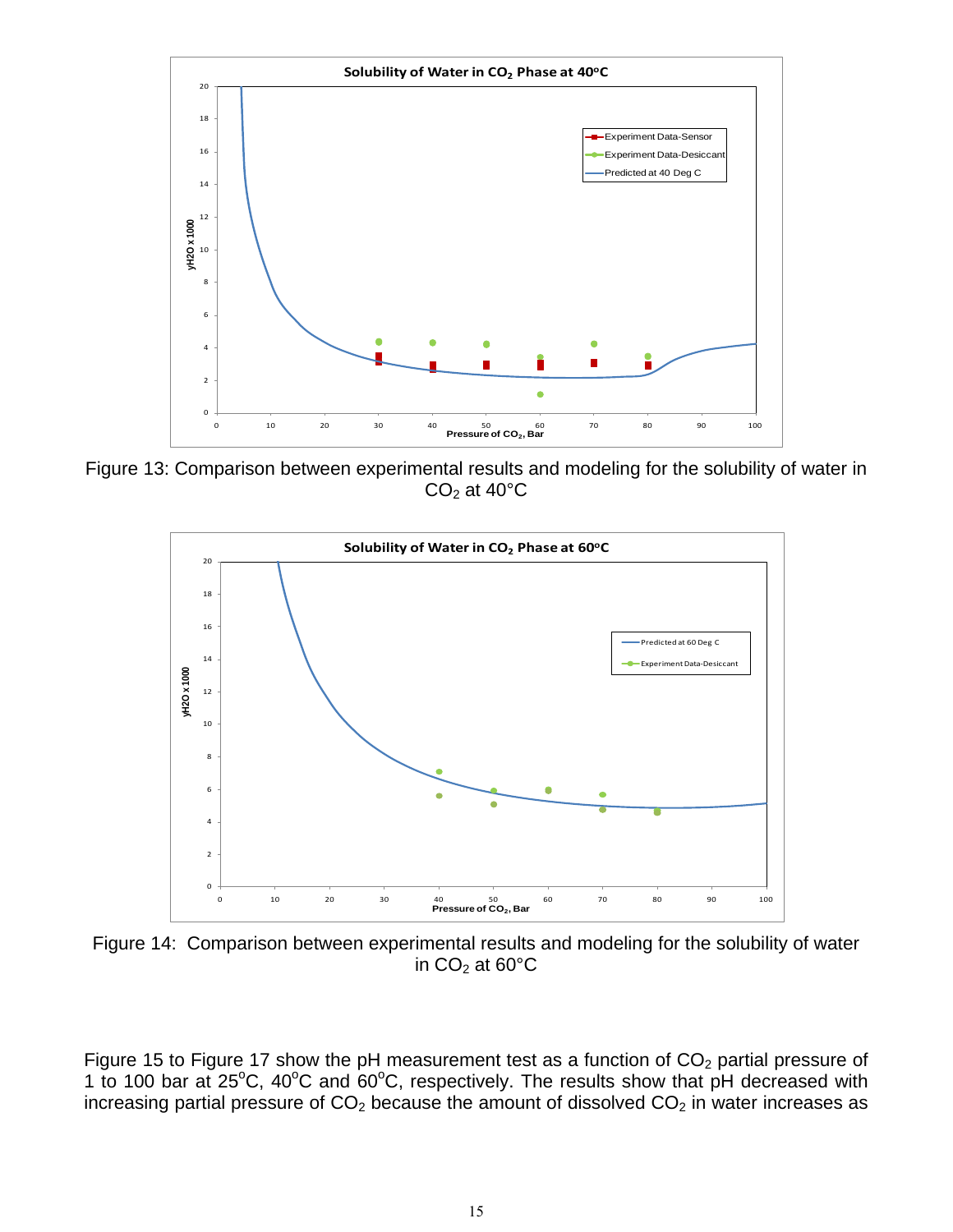the  $CO<sub>2</sub>$  partial pressure increases. However, the increase in temperature led to a decrease in pH. It must be noted that as the temperature increased, a smaller amount of  $CO<sub>2</sub>$  was soluble in water.



<span id="page-15-0"></span>



Figure 16: Comparison between pH measurements and modeling results at 40°C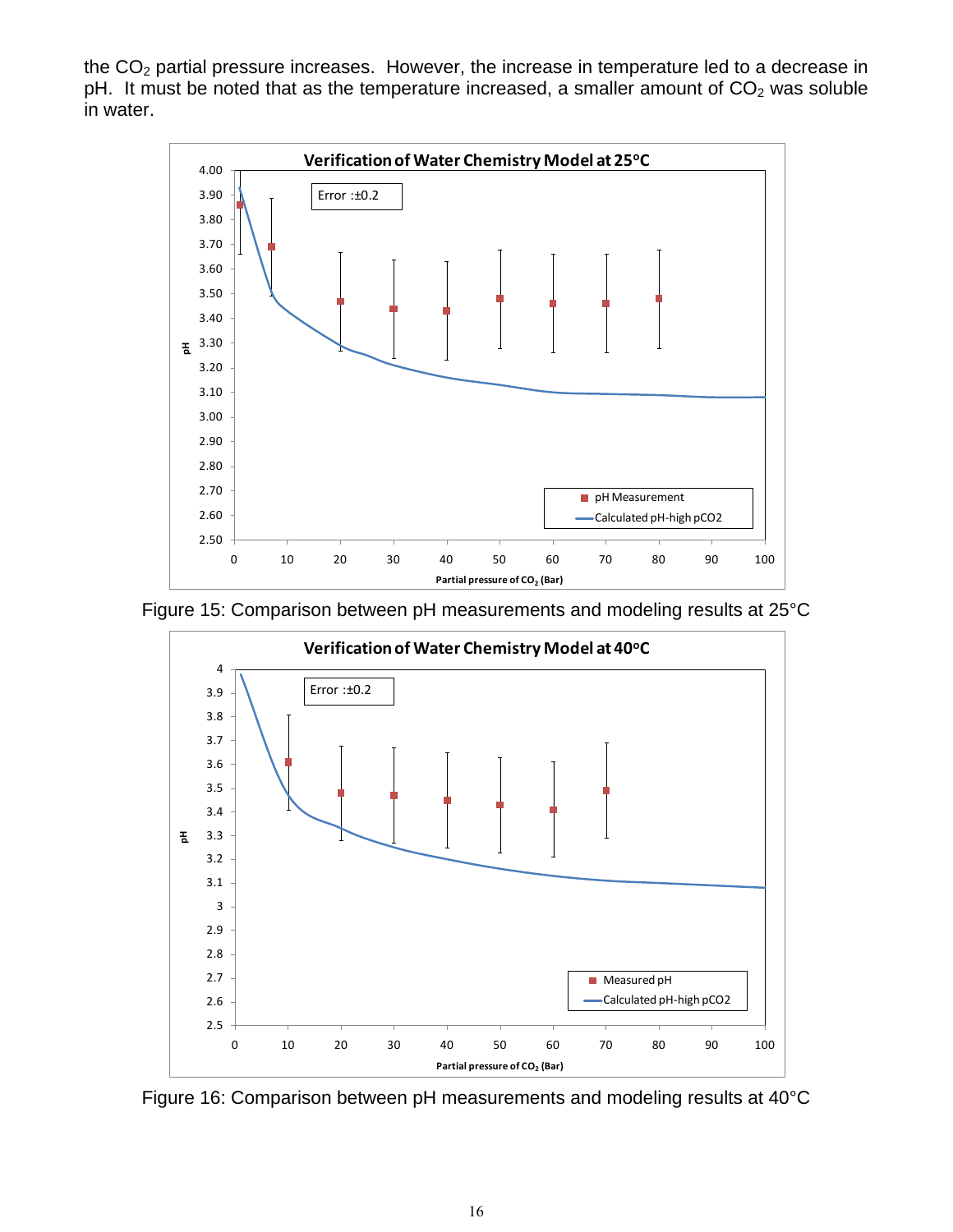

<span id="page-16-0"></span>Figure 17: Comparison between pH measurements and modeling results at 60°C

## **CONCLUSIONS**

- The experimental set-up and measurement techniques used in this study were successful in accurately determining the mutual solubility in  $CO<sub>2</sub>$ -H<sub>2</sub>O systems.
- Experimental data obtained in the solubility study agree well with model predictions.
- pH measurements using the high pressure, high temperature pH probe tend to be higher than the simulated data.

## **ACKNOWLEGMENTS**

The authors wish to acknowledge their colleagues at the ICMT and PETRONAS for their technical and financial support and the permission to publish the present paper.

#### **REFERENCES**

1. L.G.S Gray, B.G.Anderson. Effect of pH and Temperature on the Mechanism of Carbon Steel Corrosion by Aqueous Carbon Dioxide. *CORROSION/1990, paper no.40.* (Houston, TX: NACE, 1990).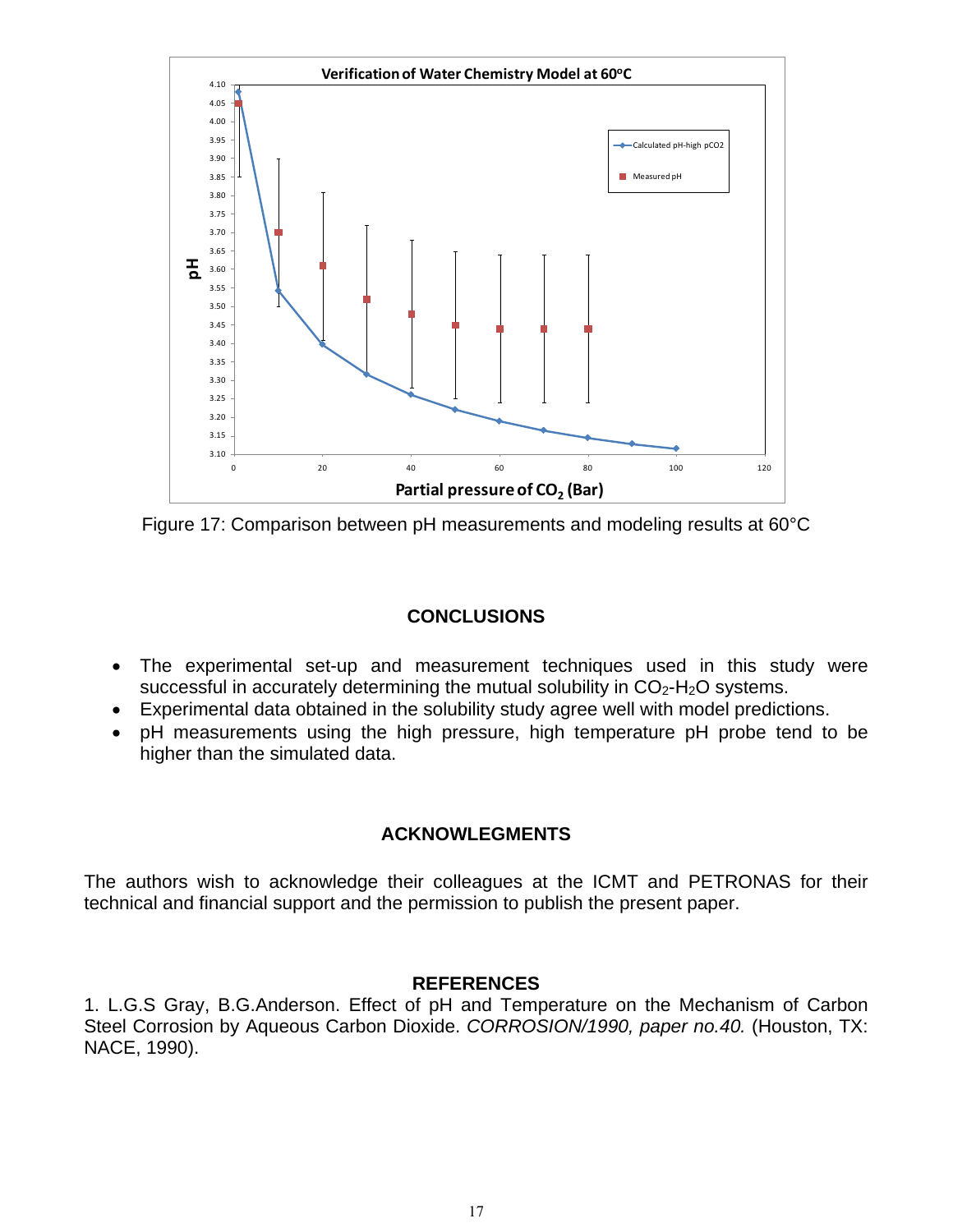2. L.G.S. Gray, B.G.Anderson. Mechanisms of Carbon Steel Corrosion in Brines Containing Dissolved Carbon Dioxide at pH 4. *CORROSION/1989, paper no. 464.* (Houston, TX: NACE, 1989).

3. Matt Yarrison, Kenneth R. Cox, Walter G Chapman. Measurement and Modeling of the Solubility in Water in Supercritical Methane and Ethane from 310 and 477 K and Pressures from 3.4 to 110 MPa. *Industrial and Engineering Chemistry Research.* 2006, Vol. 46, pp. 6770- 6777.

4. N.Spycher, K.Pruess, J Ennis-King.  $CO<sub>2</sub>$ -H<sub>2</sub>O mixtures in the geological sequestration of  $CO<sub>2</sub>$ . 1. Assessment and calculation of mutual solubulities from 12 to 100 $^{\circ}$ C and up to 600 bar. *Geochimica et Cosmochimica Acta.* 2003, pp. Vol 67. 3015-3031.

5. Nesic, S. Key issues related to modeling of internal corrosion of oil and gas- A review. *Corrosion Science.* 2007, 49 (4308-4338), pp. 4308-4338.

6. R.V.Eldik, D.A.Palmer. Effects of pressure on the kinetics of the dehydration of carbonic acid and the the hydrolysis of CO<sub>2</sub> in aqueous solution. *Journal of Solution Chemistry*. 1982, Vol. 11, pp. Vol 11. 339-346.

7. S.Nesic, J.Postlethwaite, S.Olsen. An Electrochemical Model for Prediction of Corrosion of Mild Steel in Aqueous Carbon Dioxide Solutions. *Corrosion Science.* April 1996, (Houston, TX: NACE, 1996).

8. Zhenhao Duan, Dedong Li. Coupled phase and aqueous species equilbrium of the  $H_2O$ - $CO<sub>2</sub>$ -NaCl-CaCO<sub>3</sub> systems from 0 to 250 deg C, 1 to 1000 bar with NaCl concentrations up to saturation of halite. *Geochimica et Cosmochimica Acta.* 2008, Vol. 72, 5128-5145.

9. D.Waard, D.Milliams. Carbonic Acid Corrosion of Steel. *Corrosion Journal.* 1975, Vol. 31, 5. 10. D.Waards, D.Milliams. Prediction of Carbonic Acid Corrosion in Natural Gas Pipelines. *First International Conference on the internal and external protection of pipes.* September 1975.

11. Khalifah, Raja G. Carbon Dioxide Hydration Activity of Carbonic Anhydrase: Paradoxical Consequences of the Unusually Rapid Catalysis. *Proceedings of the National Academy of Sciences of the United States of America,.* Vols. Vol. 70, No. 7 (Jul., 1973), pp. 1986-1989.

12. Behrouz Meyssami, Murat O. Balaban, Arthur A. Teixeira. Prediction of pH in Model Systems Pressurized with Carbon Dioxide. *Biotechnology Progress.* 1992, Vol. 8, 149-154.